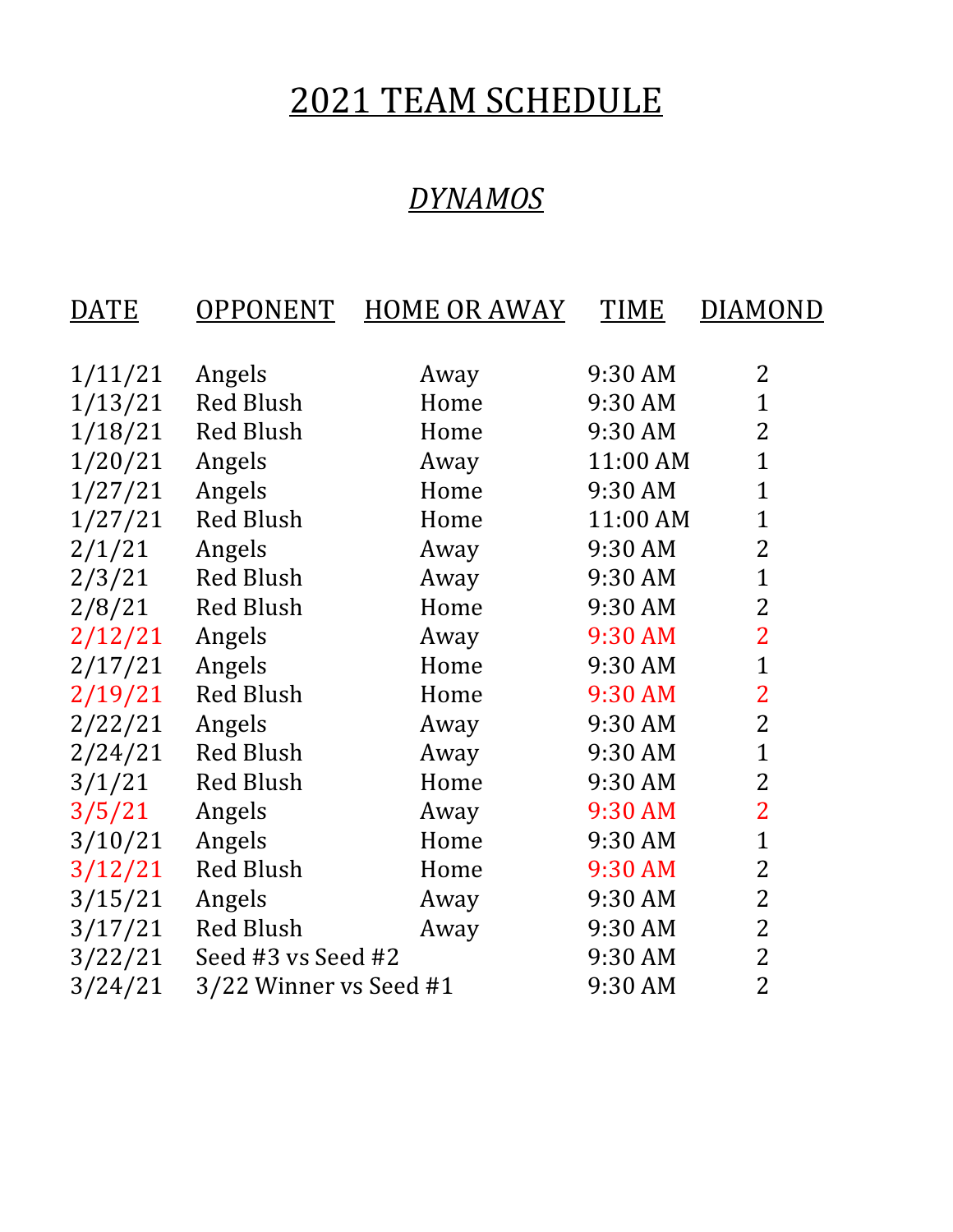# 2021 TEAM SCHEDULE

# *Angels*

| <u>DATE</u> | <b>OPPONENT</b>        | <b>HOME OR AWAY</b> | <b>TIME</b> | <u>DIAMOND</u> |
|-------------|------------------------|---------------------|-------------|----------------|
|             |                        |                     |             |                |
| 1/11/21     | Dynamos                | Home                | 9:30 AM     | $\overline{2}$ |
| 1/13/21     | <b>Red Blush</b>       | Away                | 11:00 AM    | $\mathbf{1}$   |
| 1/20/21     | <b>Red Blush</b>       | Away                | 9:30 AM     | $\mathbf{1}$   |
| 1/20/21     | Dynamos                | Home                | 11:00 AM    | $\mathbf{1}$   |
| 1/25/21     | <b>Red Blush</b>       | Home                | 9:30 AM     | $\overline{2}$ |
| 1/27/21     | Dynamos                | Away                | 9:30 AM     | $\overline{1}$ |
| 2/1/21      | Dynamos                | Home                | 9:30 AM     | $\overline{2}$ |
| 2/3/21      | <b>Red Blush</b>       | Away                | 11:00 AM    | $\overline{1}$ |
| 2/10/21     | <b>Red Blush</b>       | Home                | 9:30 AM     | $\mathbf{1}$   |
| 2/12/21     | Dynamos                | Home                | 9:30 AM     | $\overline{2}$ |
| 2/15/21     | <b>Red Blush</b>       | Away                | 9:30 AM     | $\overline{2}$ |
| 2/17/21     | Dynamos                | Away                | 9:30 AM     | $\overline{1}$ |
| 2/22/21     | Dynamos                | Home                | 9:30 AM     | $\overline{2}$ |
| 2/26/21     | <b>Red Blush</b>       | Away                | 9:30 AM     | $\overline{2}$ |
| 3/3/21      | <b>Red Blush</b>       | Home                | 9:30 AM     | $\mathbf{1}$   |
| 3/5/21      | Dynamos                | Home                | 9:30 AM     | $\overline{2}$ |
| 3/8/21      | <b>Red Blush</b>       | Away                | 9:30 AM     | $\overline{2}$ |
| 3/10/21     | Dynamos                | Away                | 9:30 AM     | $\overline{1}$ |
| 3/15/21     | Dynamos                | Home                | 9:30 AM     | $\overline{2}$ |
| 3/19/21     | <b>Red Blush</b>       | Away                | 9:30 AM     | 2              |
| 3/22/21     | Seed #3 vs Seed #2     |                     | 9:30 AM     | $\overline{2}$ |
| 3/24/21     | 3/22 Winner vs Seed #1 |                     | 9:30 AM     | $\overline{2}$ |